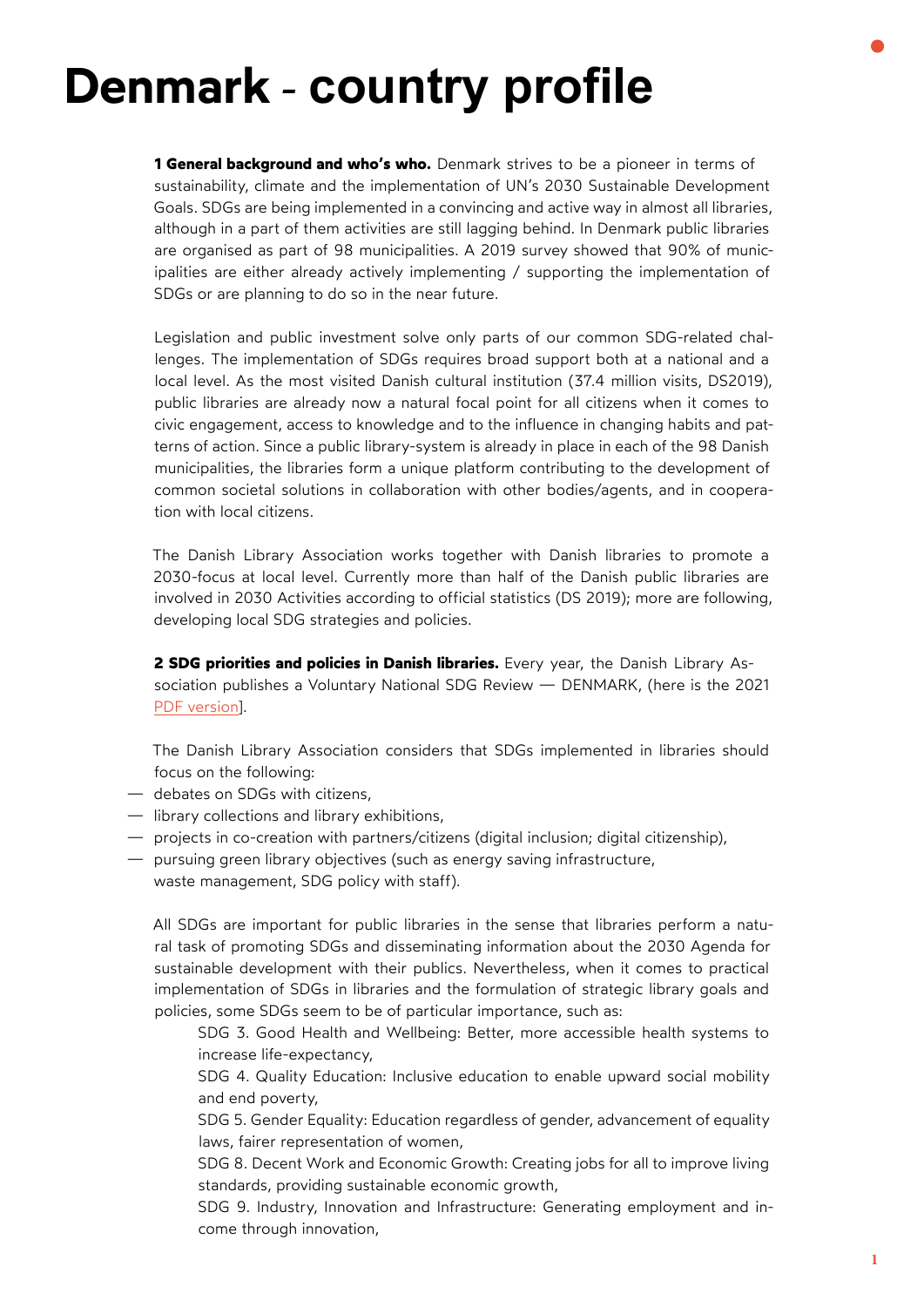SDG 11. Sustainable Cities and Communities: Making cities safe, inclusive, resilient and sustainable,

SDG 12. Responsible Consumption and Production: Reversing current consumption trends and promoting a more sustainable future,

SDG 13. Climate Action: Regulating and reducing emissions and promoting renewable energy,

SDG 16. Peace, Justice and Strong Institutions: Inclusive societies, strong institutions and equal access to justice,

SDG 17. Partnerships for the Goals: Revitalise strong global partnerships for sustainable development.

## **3 SDG-oriented projects**

**a. Project Title: [DB2030 Network](https://www.facebook.com/groups/706609713106254)<sup>1</sup> .** Related to SDGs: 04 Inclusive Quality Education and Life-Long Learning; 11 Sustainable, Strong Communities; 16 Promote peaceful and Inclusive Societies for Sustainable Development; 17 Partnerships.

Content: A National 2030 Network of cross-disciplinary character including libraries, NGOs etc. is working to stimulate 2030 activities in the library environment in Danish municipalities, thus supporting 2030 initiatives at both national and local level.

Methodology: The DLA2030 Network (DB2030 Netværk) has been established since 2019 as an informal network and is now counting more than 210 members on a national scale. A number of meetings/conferences have been organised to create awareness about and/or support SDGs in the last three years; more are in the pipeline.

Outcome (expected): A strong 2030 focus in the work of the public libraries in Denmark wherever relevant also affecting the internal library organisation. Externally libraries extend their role in addressing SDGs in municipalities, local schools and other institutions as well as in local associations and individual citizens.

**b. [Project Title: The World's Best Solutions Live! \(Verdens Bedste Løsninger Live\), Bal](https://bib.ballerup.dk/nyheder/events-udstillinger/worlds-best-solutions-live)lerup Public [Libraries](https://bib.ballerup.dk/nyheder/events-udstillinger/worlds-best-solutions-live) 2 .** Related to SDG: 4 Education — Education: festival for citizens and public education institutions on UN 17 SDGs presenting a critical, but optimistic approach to solving the SDGs; 11 and  $17 -$  strong local societies and collaborations: Facilitating collaboration between local citizen groups, local, national and global educational institutions and "green" NGOs.

Content: In 2019, the Ballerup Library held a two days festival on the SDG goals. The concept for the festival was inspired by Sunday Papers Live in London. Crucial was the involvement of the local high school and the Technical University of Denmark (DTU) in exploring the potential for collaboration of the two institutions in the "neutral" library setting. The library then collaborated with  $PLX -$  Public Libray Innovation Exchange at MIT — and DTU in building Cube satellite models sessions together with citizens and students from the local high school in the library makerspace. On the first day of the festival 400 students attended. On day two of the festival, 250 citizens, volunteers, staff, keynote speakers and contributors spend a day eating, talking and learning about SDG goals. (This was a fine higher attendance than ordinary library users; the project was partly funded by the Danish Agency for Culture and Palaces (in Danish: Slots- og Kulturstyrelsen).

**<sup>2</sup>** <https://bib.ballerup.dk/nyheder/events-udstillinger/worlds-best-solutions-live>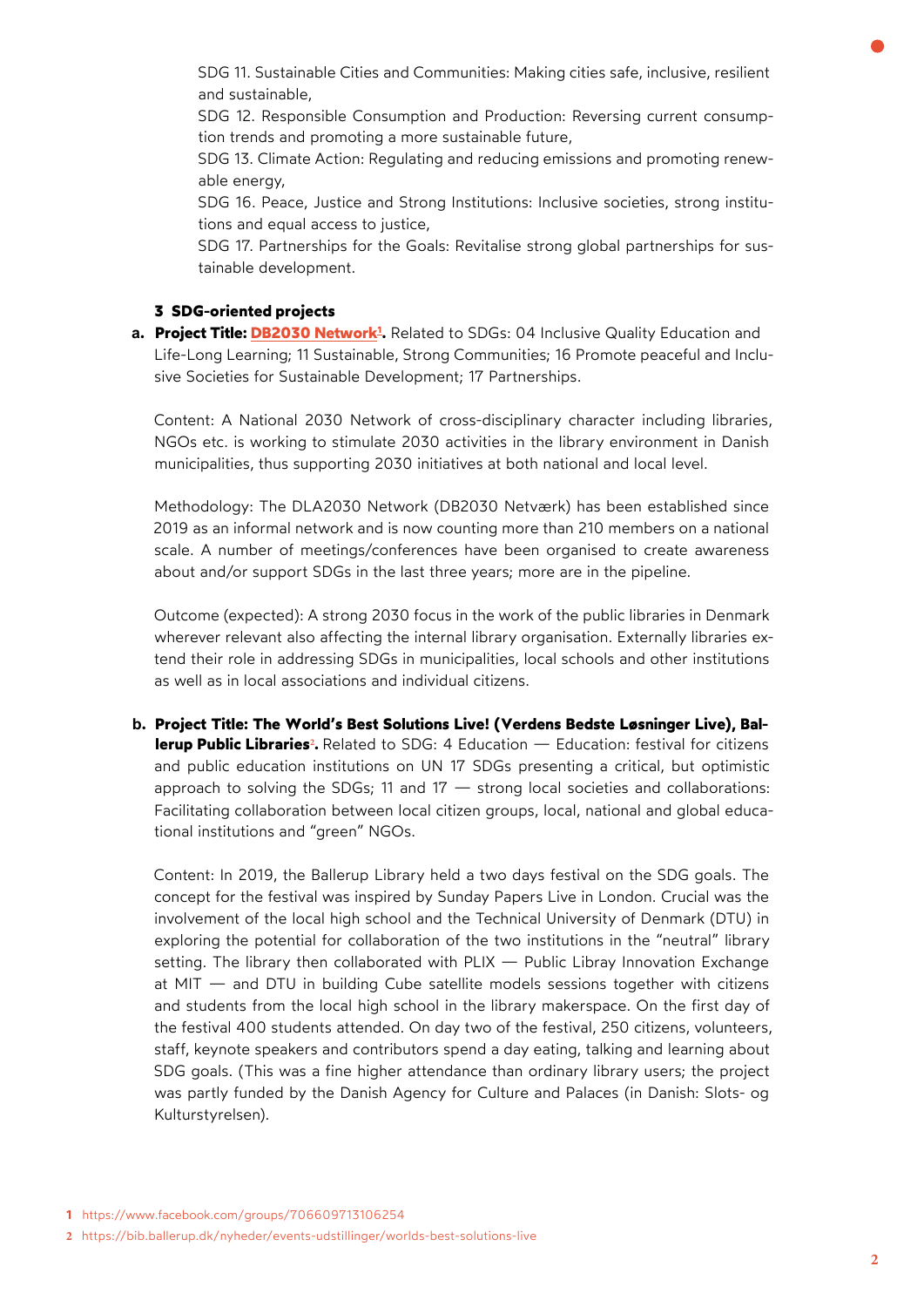Methodology: The festival was held in library premises, between the bookshelves, thus transforming library knowledge embedded in traditional books in a new form of learning where citizens present their different points of view and get a critical but optimistic approach to solving SDGs. The stage and surroundings were decorated with old lamps (second hand), small light balls, plates and pillows, sofas and armchairs, to make the library stage look like a homestyle relaxed environment. At the festival, students from DTU presented many products, from lunch prepared in the local organic farm to children making SDG hats, from music played by students of the local music school to local citizens which would collect rubbish outside the library. On stage, keynote speakers gave lectures inspired by the format of TED TALKs, stand-up and Sunday Papers Live. There were key people from Danish green organisations, celebrities with a green agenda, a chef who presented vegetarian food that tastes like meat and presentations about plastic in the oceans, sustainable clothes and much more. The format was deliberately flexible, so that other libraries/cultural institutions easily could copy the concept.

The satellite sessions: The CubeSat program was developed by PLIX — Public Library Innovation Exchange (MIT). Their idea of working with satellite technology could provide an understanding of how we monitor the globe from space — ice melting, forest death and so on. In collaboration with PLIX, there were two sorts of sessions: one for the public and the other for high school students. Members of the Coding Pirates — the local "programming club" for children and volunteer parents — and volunteers from the library's makerspace were present. In the version for higher school students, DTU made available their special knowledge of satellites.

Outcome (expected): Ballerup Library will hold other versions of the festival — an event with speakers on the theme UN 17 SDGs. This time the audience were keypersons and leaders from the Danish public libraries in Denmark, other professionals working with culture in Denmark, green NGOs and representatives from educational institutions. SDG-related knowledge and working methods will be presented and library contribution will focus on the "why" and "how". The festival showed that SDG-related activities can be organised both locally and nationally. Ballerup Library has now decided to organise the festival every year and is working to involve more citizens as volunteers. The library staff has now become aware of the relevance of SDGs into their activities. And the local community and politicians now know that the library can provide knowledge, inspire people to take action and play a role in the attainment of the 2030 Agenda.

**c. [Project Title: 2030 Certification of Svendborg Public Library \(Certificering af Svend](https://svendborgbibliotek.dk/fnsverdensmaal)borg Bibliotek) 3 . [Related to SDG Goal\(s\):](https://svendborgbibliotek.dk/fnsverdensmaal)**

SDG 17 — Partnerships for action SDG 3 — Good health, SDG 4 — Education SDG 12 — Responsible consumption

Content: Through the help of the company Green Network, Svendborg Bibliotek has become certified Sustainable Business Partner. This means, that Svendborg Bibliotek has completed a CSR capacity measurement, which confirmed the required knowledge about sustainably and CSR tools.

Methodology: Because of this certification, Svendborg Library has created a strategy for sustainability with the following focus points:

- to be a sustainable workplace,
- to be a house of knowledge and development of sustainability,
- To have healthy, competent and creative employees.